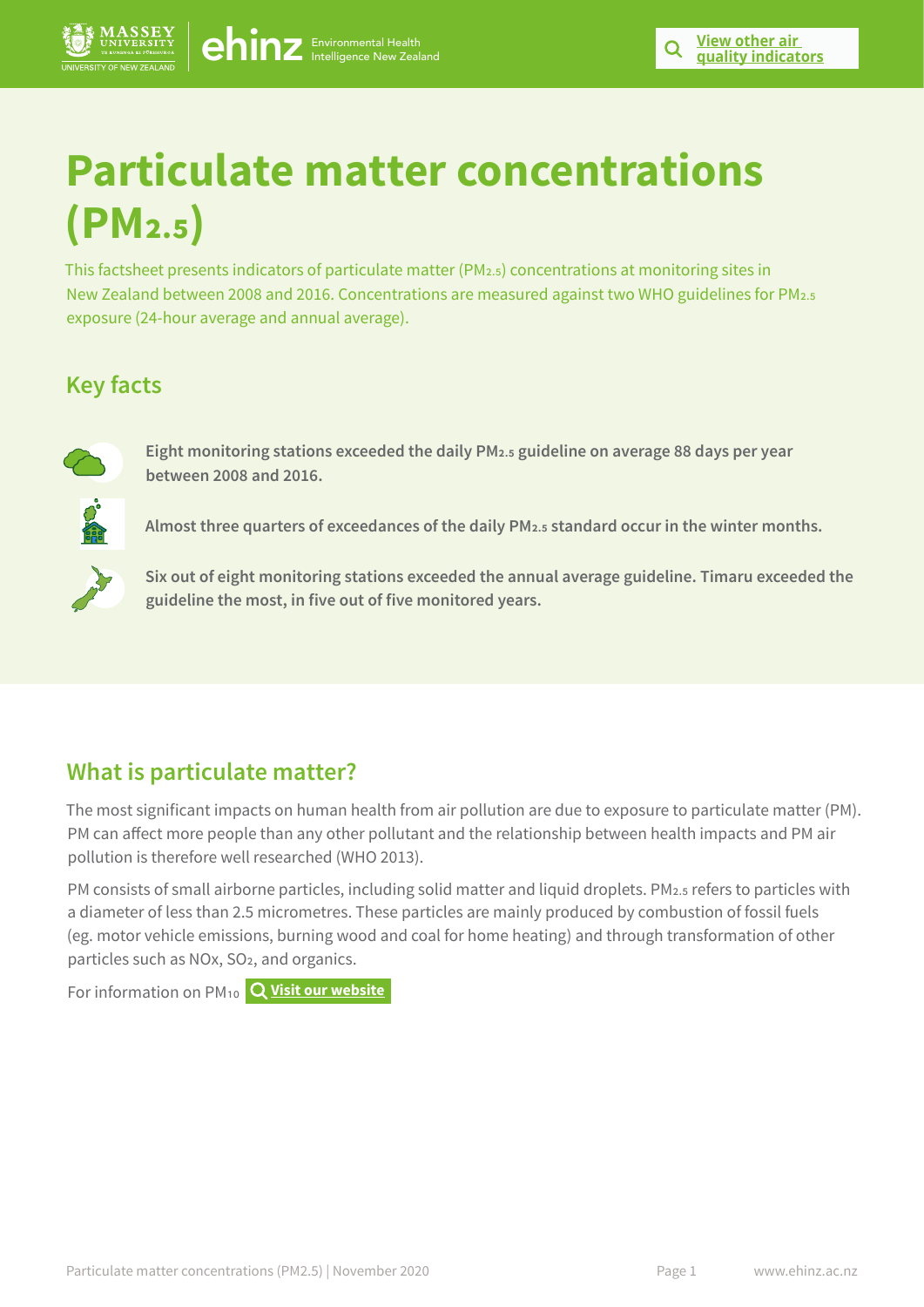# **PM2.5 increases the risk of respiratory illnesses**

Coarse particles such as PM10 deposit in the upper airways, whereas small particles such as PM2.5 deposit in the very small airways deep in the lungs (Pope & Dockery 2006).

Short-term and long-term exposure to PM2.5 is associated with a wide range of health impacts. Mild impacts include shortness of breath or coughing. More severe impacts include premature death from cardiovascular and respiratory problems and an increased risk of lung cancer. Exposure to PM2.5 is also associated with asthma, diabetes and adverse birth outcomes such as low birth weight, preterm birth and small-for-gestational-age births (Ministry for the Environment and Stats NZ 2018; WHO 2013).

Infants, children, the elderly, and people with pre-existing conditions such as cardiovascular or respiratory diseases are particularly vulnerable to health impacts from PM2.5 air pollution (Ministry for the Environment and Stats NZ 2018).

# **PM2.5 air quality guidelines**

At this time, New Zealand does not have a National Environmental Standard for Air Quality (NESAQ) for PM2.5. International guidelines have been developed to provide some level of protection against health risks. However, currently there is no evidence for a safe threshold below which health effects do not occur (WHO 2013). Daily concentrations (24-hour average) are measured against a threshold value of 25µg/m3 in the World Health Organization guidelines (WHO 2013). Annual average concentrations are compared against a 10 µg/m3 threshold (WHO 2013) (Figure 1).



#### **Figure 1: PM2.5 guidelines (24-hour average and annual average)**

**Source:** WHO 2013.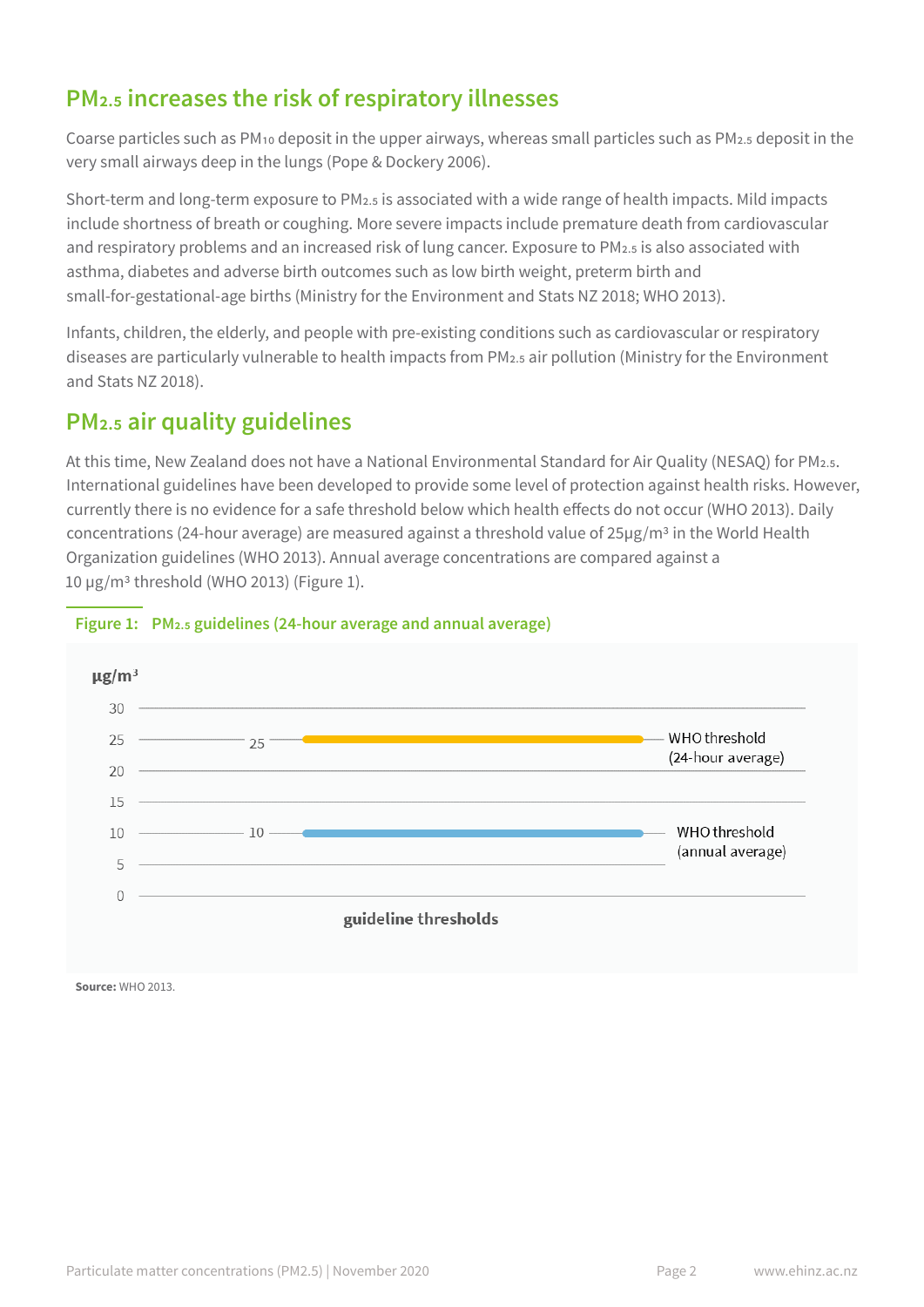### **8 out of 35 monitoring sites had valid data between 2008 and 2016**

Between 2008 and 2016, 8 out of 35 monitoring sites had valid data for PM2.5 exposure (Figure 2): three monitoring stations each in the Auckland and Canterbury regions and two monitoring stations in the Wellington region.



#### **Figure 2: Monitoring stations with valid data, by region, 2008-2016**

**Source:** Ministry for the Environment and Stats NZ 2018.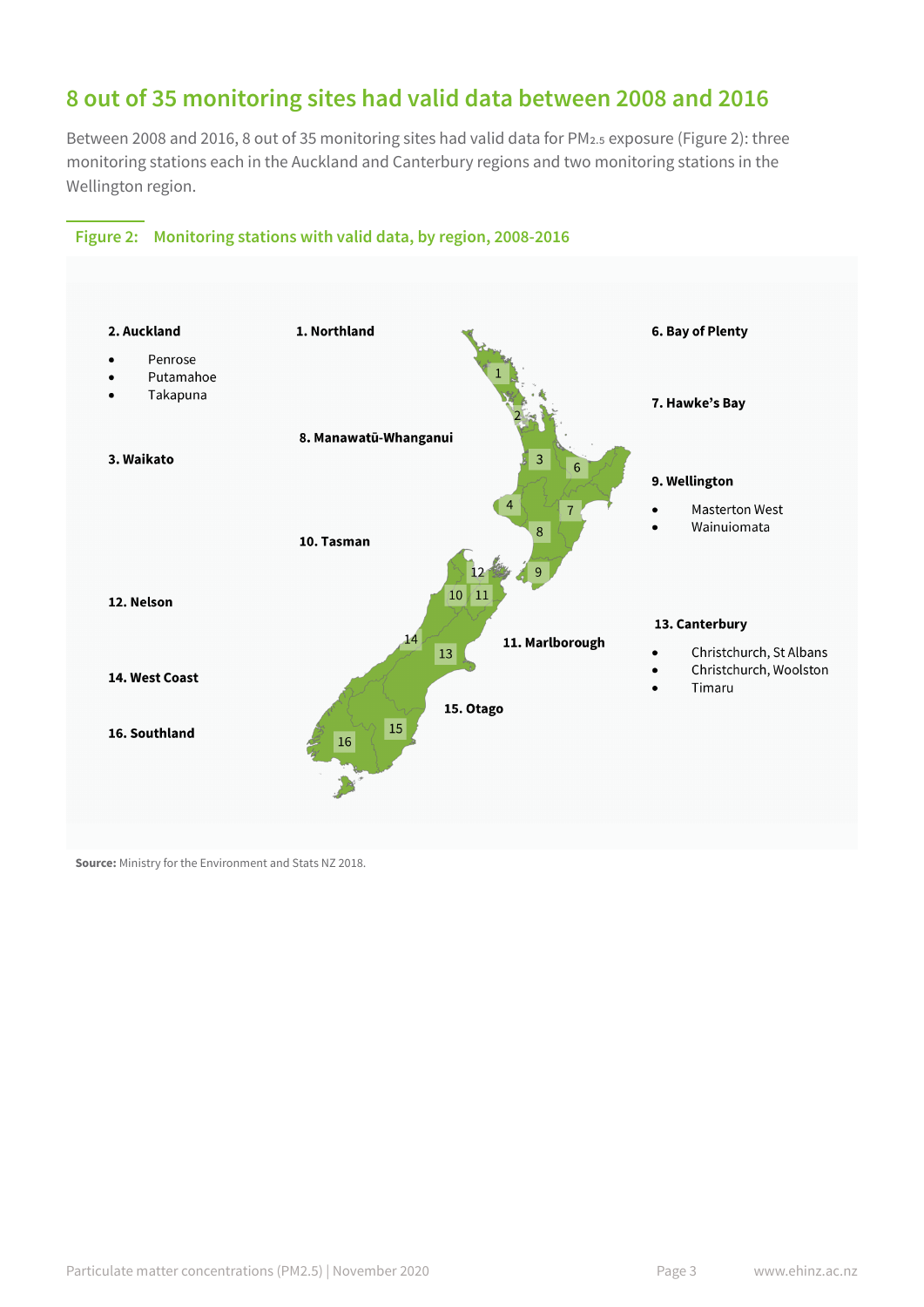# **All eight monitoring stations exceeded the 24-hour average guideline**

Between 2008 and 2016, all eight monitoring stations with valid data exceeded the WHO daily guideline (25µg/m3 as a 24-hour average) (Figure 3). The guideline was exceeded on average 88-times per year (2008-2016). Timaru (Canterbury) exceeded the guideline the most, on average 62-times per monitored year (2012-2016).





**Note:** WHO 24-hour threshold: 25µg/m3. Missing data labels are associated with no data for that year, ie. no monitoring data available or data not valid for that year.

**Source:** Ministry for the Environment and Stats NZ 2018.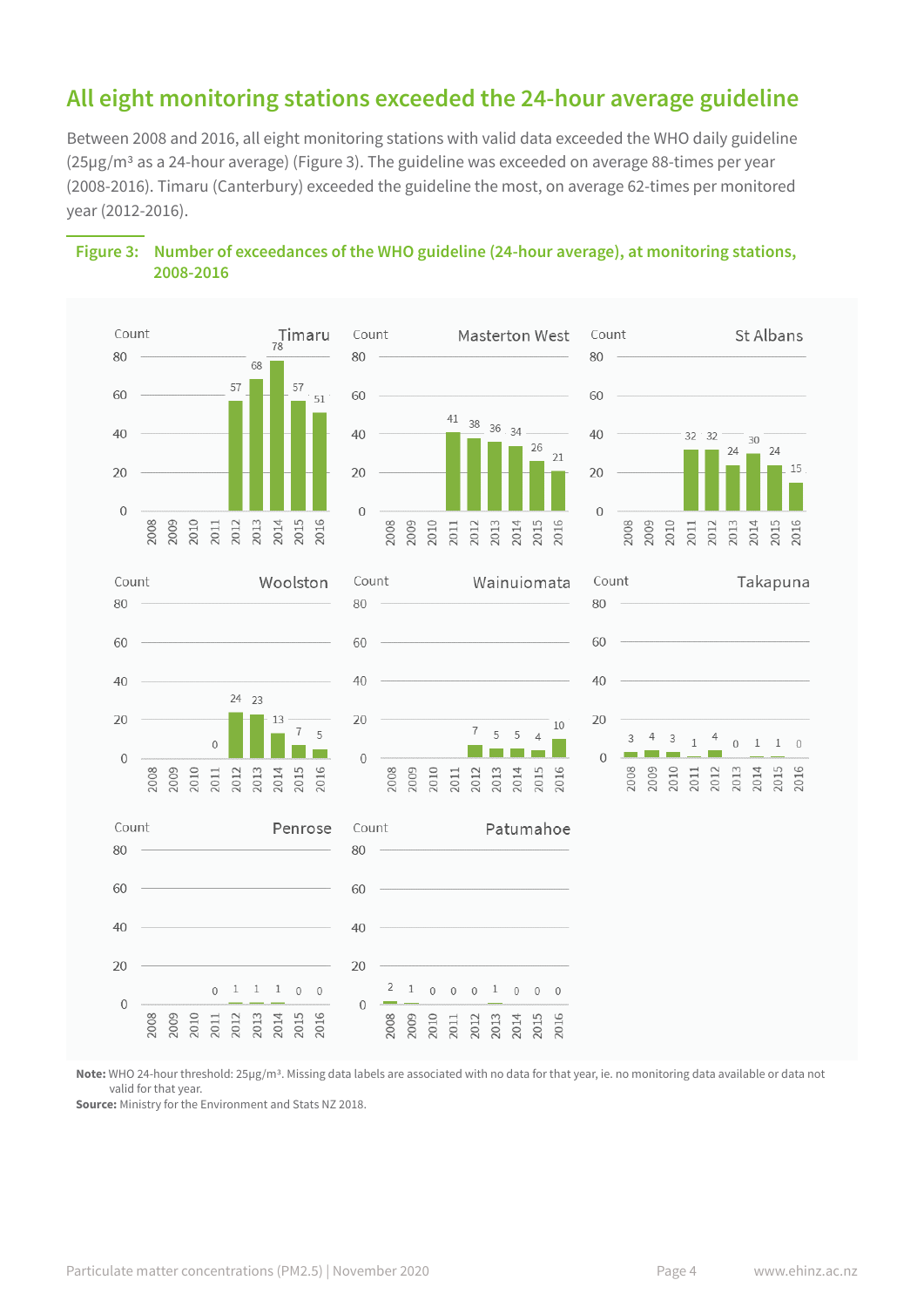### **Most exceedances occur in the colder months**

Between 2008 and 2016, almost three quarters (590) of all exceedances of the 24-hour average threshold occurred in the winter months (June/July/August) (Figure 5). More than one fifth (167) of exceedances occurred in autumn (March/April/May). Most of the exceedances (95.7%) therefore happen in the colder months. During the cooler months, home heating emissions increase, contributing to worse PM2.5 concentrations and therefore exceedances. Furthermore, calm and frosty weather conditions in the winter months more easily allow for a build-up of air pollutants (Ministry for the Environment and Stats NZ 2018).





**Note:** WHO 24-hour threshold: 25µg/m3. Number of exceedances is the sum of eight monitoring stations. **Source:** Ministry for the Environment and Stats NZ 2018.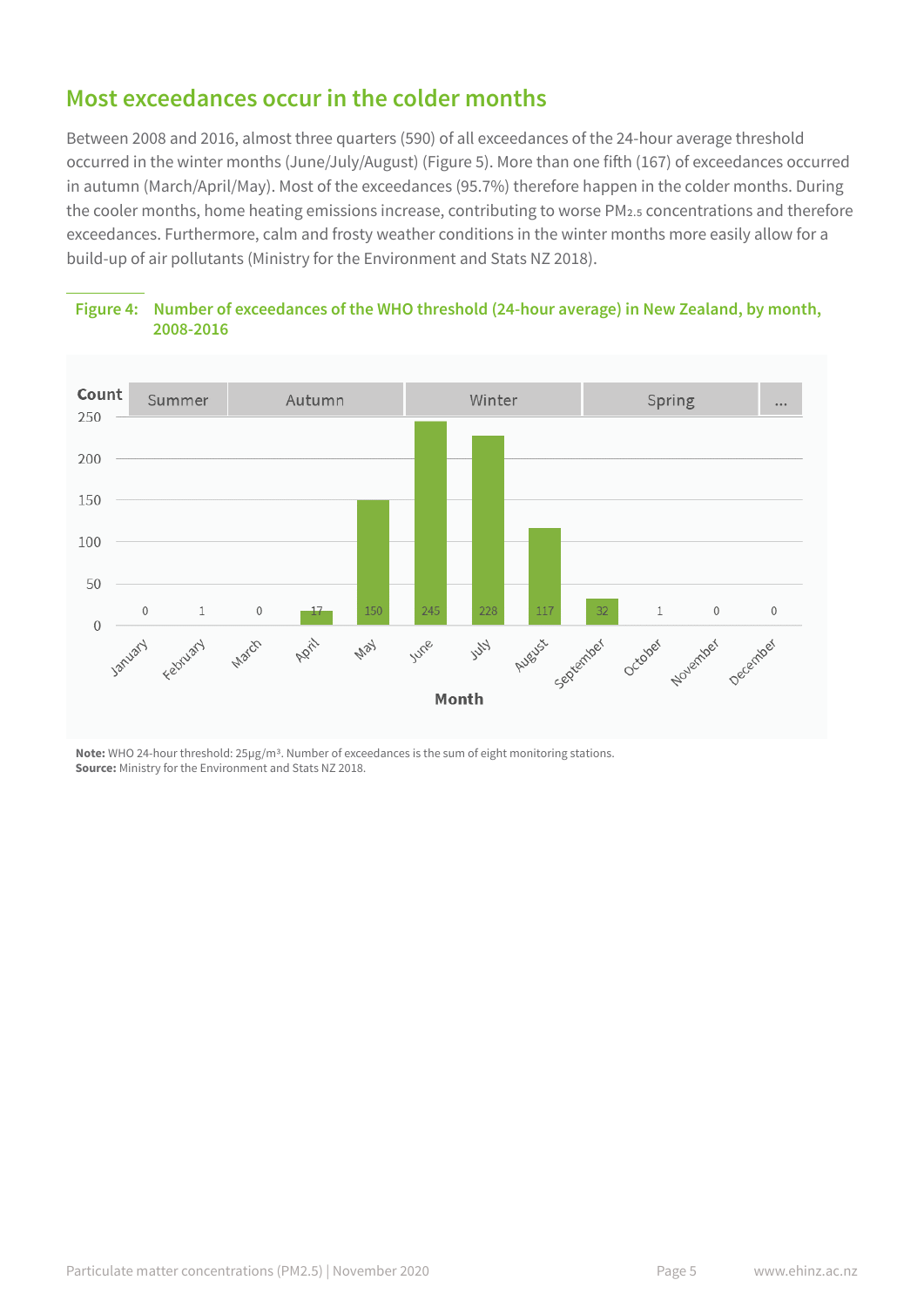# **The annual average WHO guideline was exceeded by four out of eight monitoring stations**

Between 2008 and 2016, four out of eight monitoring stations exceeded the WHO annual average guideline. Timaru (Canterbury) exceeded the guideline the most: in five out of five monitored years (Figure 5). Takapuna (Auckland), Penrose (Auckland), Wainuiomata (Wellington), and Patumahoe (Auckland) did not exceed the guideline.



#### **Figure 5: Annual average PM2.5 concentrations, at monitoring stations, 2008-2016**

**Note:** WHO annual average threshold: 10µg/m3. Missing data labels are associated with no data for that year, ie. no monitoring data available or data not valid for that year.

**Source:** Ministry for the Environment and Stats NZ 2018.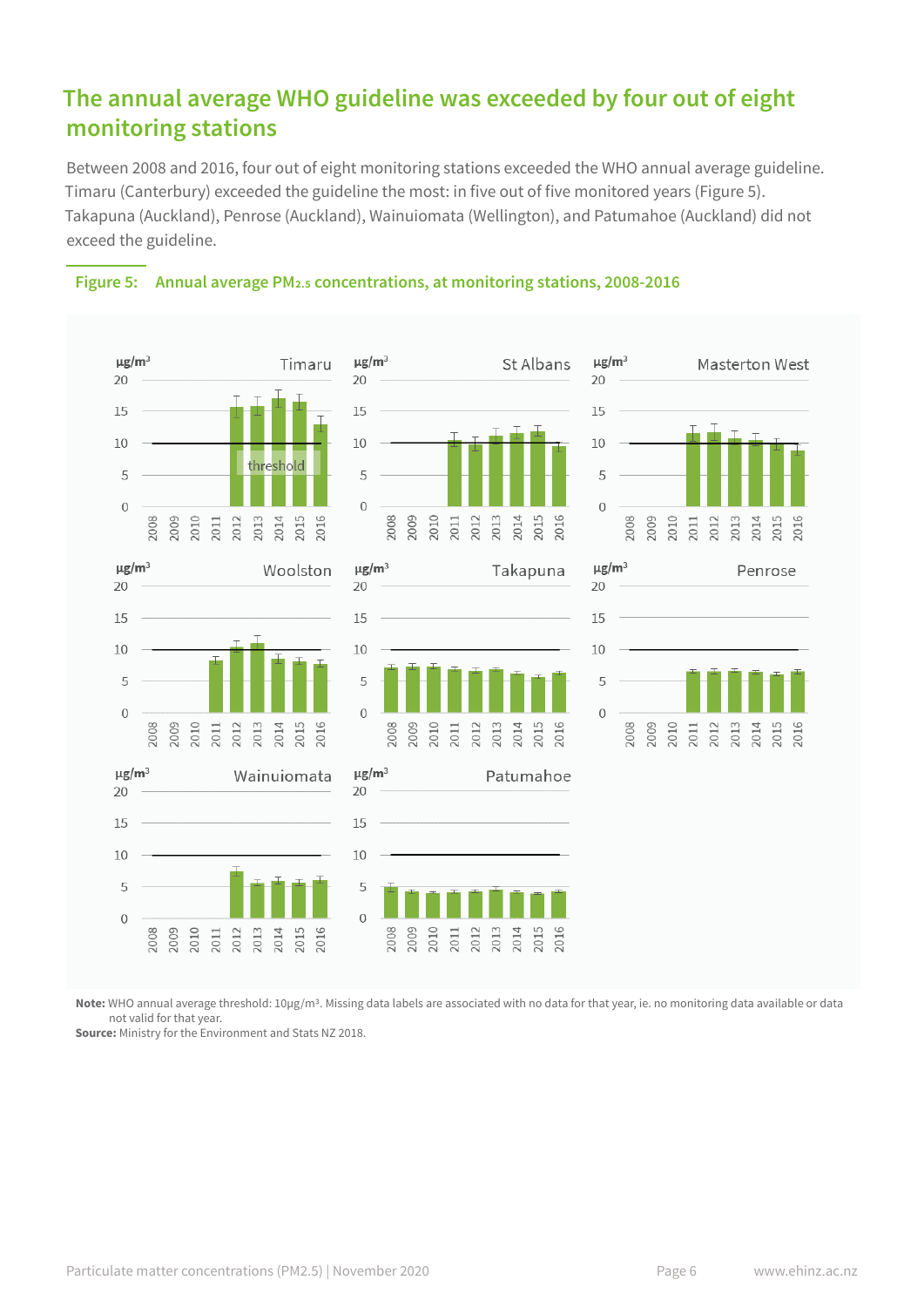### Data for these indicators

95% confidence intervals have been presented as error bars on graphs. Unless otherwise stated, all differences mentioned in the text between two values are statistically significant at the 5% level or less.

### Monitoring sites exceeding the WHO daily guideline (24-hour average) for PM2.5

24-hour average PM2.5 concentration data comes from the Ministry for the Environment and Stats NZ (Ministry for the Environment and Stats NZ 2018) as part of New Zealand's Environmental Reporting Series. 24-hour average PM<sub>2.5</sub> concentrations (in µg/m<sup>3</sup>) are compared with the WHO guideline for PM<sub>2.5</sub>. The threshold is exceeded when concentrations are above 25µg/m3. For additional information, see the metadata link below.

#### Monitoring sites exceeding the WHO annual average guideline for PM<sub>2.5</sub>

24-hour average PM2.5 concentration data comes from the Ministry for the Environment and Stats NZ (Ministry for the Environment and Stats NZ 2018) as part of New Zealand's Environmental Reporting Series. Annual averages are calculated and compared with the WHO guideline for PM2.5. Exceedances occur when concentrations are above 10µg/m3. For additional information, see the metadata link below.